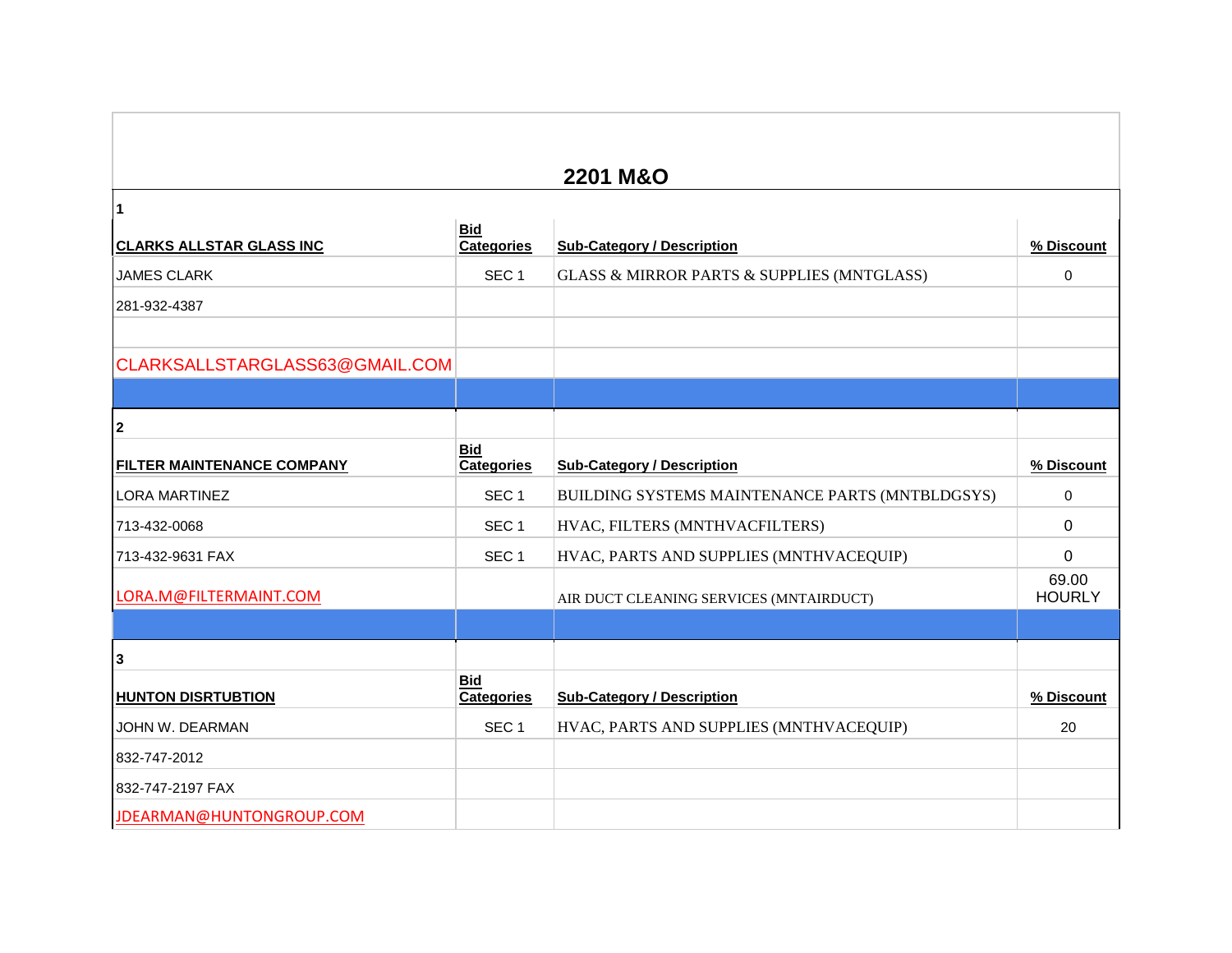| 4                          |                                 |                                                                         |               |
|----------------------------|---------------------------------|-------------------------------------------------------------------------|---------------|
| <b>HUNTON SERVICES</b>     | <b>Bid</b><br><b>Categories</b> | <b>Sub-Category / Description</b>                                       | % Discount    |
| <b>KRIS HARDIN</b>         | SEC <sub>1</sub>                | CHILLERS, HEAT EXCHANGERS & RECEIVERS<br>(MNTCHILLERS)                  | $\Omega$      |
| 713-266-3900               | SEC <sub>1</sub>                | HVAC, FILTERS (MNTHVACFILTERS)                                          | $\Omega$      |
| 713-645-0847 FAX           | SEC <sub>1</sub>                | HVAC, PARTS AND SUPPLIES (MNTHVACEQUIP)                                 | $\Omega$      |
| MTABB@HUNTONGROUP.COM      | SEC <sub>1</sub>                | ICE MACHINES (ICE_MACH_PURCH)                                           | $\Omega$      |
|                            | SEC <sub>1</sub>                | REFRIGERATION EQUIPMENT & ACCESSORIES TUBING,<br>FITINGS (MNTREFRIDG)   | $\Omega$      |
|                            | SEC <sub>2</sub>                | HEATING, AIR CONDITIONING & VENTILATION MAINT & REPAIR<br>(MNTHVACMNTR) | <b>VARIES</b> |
|                            | SEC <sub>2</sub>                | ICE MACHINE REPAIR SERVICES (ICE_MACH_SVC_RPS)                          | <b>VARIES</b> |
|                            |                                 |                                                                         |               |
| 5                          |                                 |                                                                         |               |
| <b>LONESTAR FORKLIFT</b>   | <b>Bid</b><br><b>Categories</b> | <b>Sub-Category / Description</b>                                       | % Discount    |
| <b>IMITCH PUCKETT</b>      | SEC <sub>1</sub>                | CRANE /HOISTS /LIFTS EQUIPMENT RENTAL<br>(MNTCRANRENT)                  | $\Omega$      |
| 972-494-5438               | SEC <sub>1</sub>                | MATERIAL HANDLING EQUIPMENT MAINTENANCE<br>(MNTPALLFORK)                | 0             |
| 972-276-8146 FAX           | SEC <sub>2</sub>                | INDUSTRIAL EQUIPMENT RENTAL & LEASE (MNTINDUSTRENT)                     | 0             |
| MITCH@LONESTARFORKLIFT.COM |                                 |                                                                         |               |